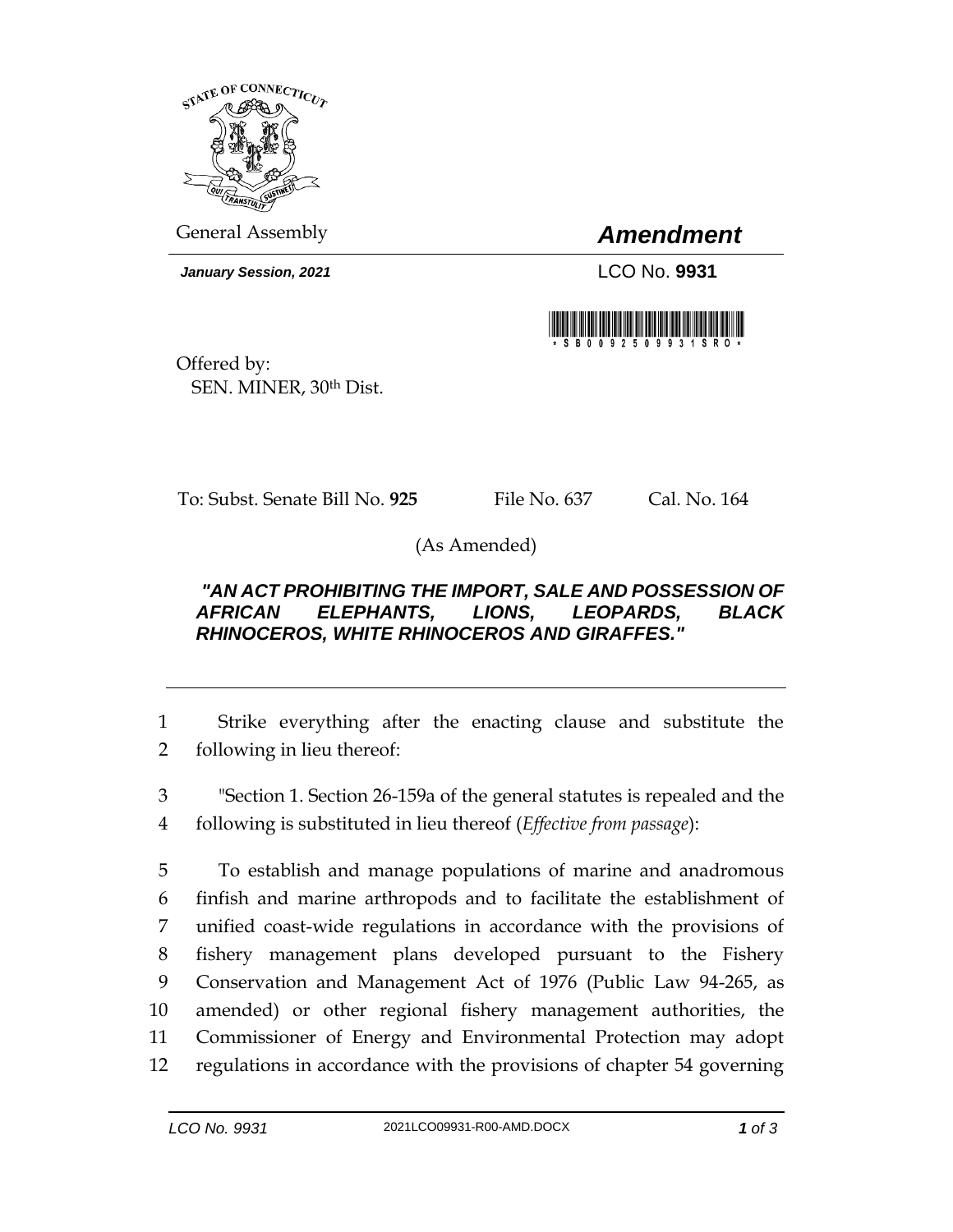possession of such species, sport fishing and commercial fishing by persons fishing for such species in the waters of this state or landing such species in this state, regardless of where such species were taken. Such regulations may: (1) Establish the open and closed seasons; (2) establish hours, days or periods during the open season when fishing shall not be permitted in designated waters or areas for all or limited species by all or limited methods; (3) establish legal lengths; (4) prescribe the legal methods of sport fishing for all or limited species; (5) establish for sport fishing the daily creel limit, the season creel limit and the possession limit; (6) restrict sport fishing from boats and other floating devices and sport fishing from designated areas; (7) determine the species which may be taken by commercial fishing methods, provided striped bass, Atlantic salmon, other anadromous salmon, brown trout, rainbow trout and brook trout may only be taken by angling and, if taken in the waters of this state, shall not be sold, bartered, exchanged or offered for sale, barter or exchange; (8) prescribe the legal methods of commercial fishing; (9) determine the specifications, materials and dimensions of nets, seines, fykes, traps, pounds, trawls, trolling gear, long lines, set lines and other commercial fishing gear used in the waters of this state; (10) regulate the use and marking of commercial fishing gear, including boats used to conduct activities authorized pursuant to section 26-142a; (11) determine the number and size of finfish and marine arthropods which may be taken by commercial fishermen; (12) determine the total number and pounds of finfish and marine arthropods, by species, which may be taken by commercial fishing methods or for commercial purposes during a calendar year or lesser period; (13) prohibit the landing of protected species; (14) for a fishing derby or tournament, require that such activity be registered and that an accurate report of all fish tagged, marked and taken, time spent on an area and any other data required by the commissioner for management purposes be returned within a specified period of time. Any person who violates any regulation concerning sport fishing adopted in accordance with the provisions of chapter 54 and this section shall have committed an infraction and may pay the fine by mail or plead not guilty under the provisions of section 51-164n. **[**, except that